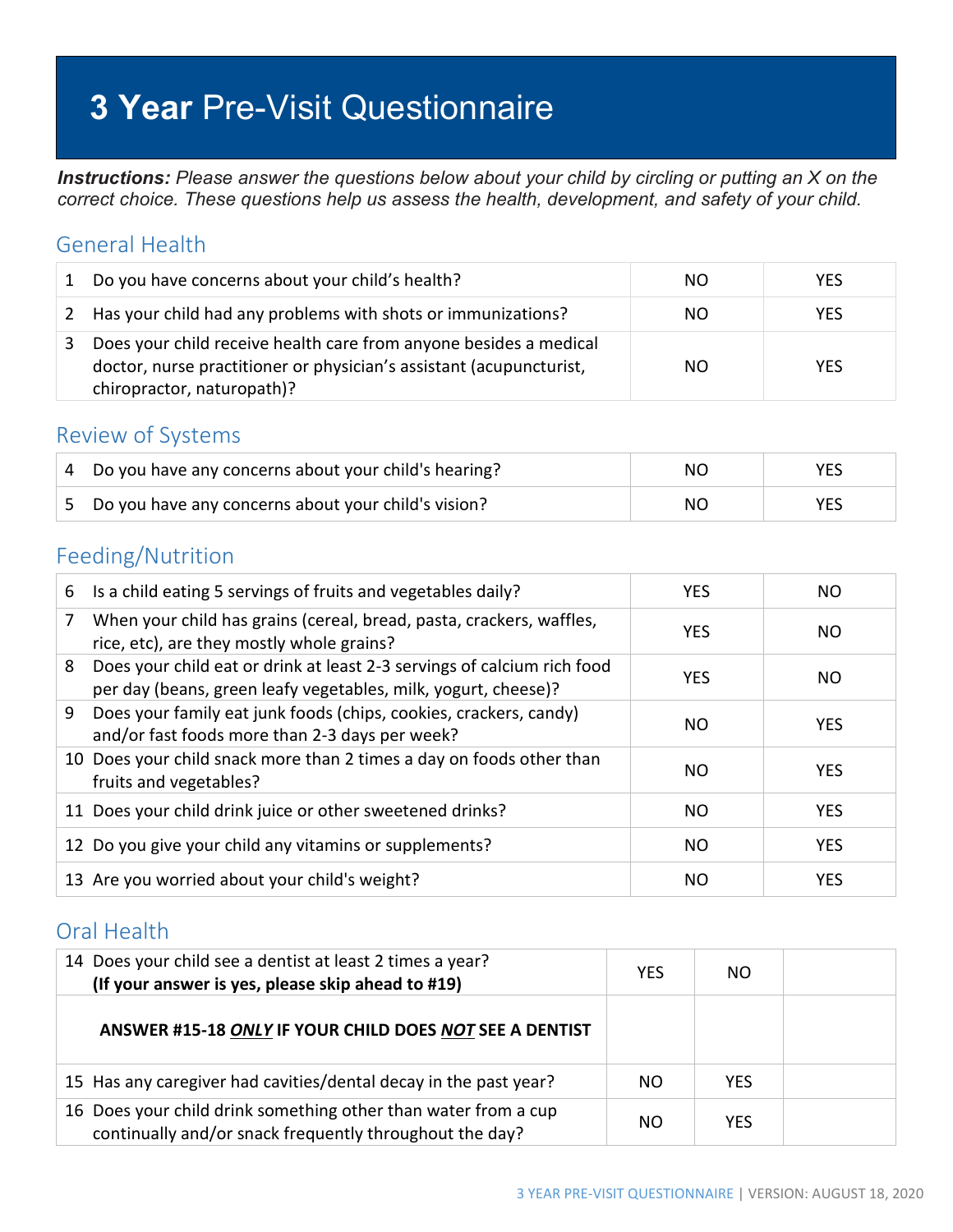**3 Year** Pre-Visit Questionnaire

| 17 Does your water contain fluoride or is your child on a fluoride<br>supplement?                         | <b>YES</b> | NO | <b>NOT SURE</b> |
|-----------------------------------------------------------------------------------------------------------|------------|----|-----------------|
| 18 Do your brush your child's teeth with a fluoride-containing<br>toothpaste (size of a pea) twice daily? | <b>YES</b> | NO |                 |

### Elimination

| 19 Does your child have regular soft bowel movements (poop)? | YES | NO. |
|--------------------------------------------------------------|-----|-----|
| 20 Is your child toilet (potty) trained?                     | VFC | NO. |

#### School

| 21 Is your child in preschool or childcare? |  | NC. |
|---------------------------------------------|--|-----|
|---------------------------------------------|--|-----|

## Activity / Exercise / Screen Time

| 22 Does your child have more than 1 hour of screen time per day (TV,<br>smartphones, tablets)?                                                       | NO.        | <b>YES</b> |
|------------------------------------------------------------------------------------------------------------------------------------------------------|------------|------------|
| 23 Does your child have any screen time in his/her room?                                                                                             | NO.        | <b>YES</b> |
| 24 Do you read to your child every day?                                                                                                              | <b>YES</b> | NO.        |
| 25 Do you and your family do active and educational activities like<br>walking, bicycling, swimming, going to libraries or going on nature<br>walks? | <b>YES</b> | NO.        |
| 26 Do you eat meals together as a family?                                                                                                            | <b>YES</b> | NO.        |
| 27 Does your child play actively for at least 1 hour every day                                                                                       | <b>YES</b> | NO.        |
| 28 Does your child sleep 10 to 13 hours/day (nighttime plus naps)?                                                                                   | <b>YES</b> | NO.        |

## Social Stressors

| 29 Have there been any major changes or stresses in your<br>family recently?                                    | NO. | <b>YES</b> |                  |
|-----------------------------------------------------------------------------------------------------------------|-----|------------|------------------|
| 30 Within the past 12 months have you worried that your<br>food would run out before you got money to buy more? | NO. | <b>YES</b> | <b>SOMETIMES</b> |
| 31 Within the past 12 months did you run out of food and you<br>didn't have money to get more?                  | NΟ  | <b>YFS</b> | <b>SOMETIMES</b> |
| 32 Is there someone in your life that hurts you or your<br>children?                                            | NΟ  | YFS        |                  |

## Behavior

| 33 Do you have any questions about your child's behavior or how to<br>discipline your child? | NO. | <b>YES</b> |
|----------------------------------------------------------------------------------------------|-----|------------|
| 34 Do you praise your child when he/she is behaving well?                                    | YES | NO.        |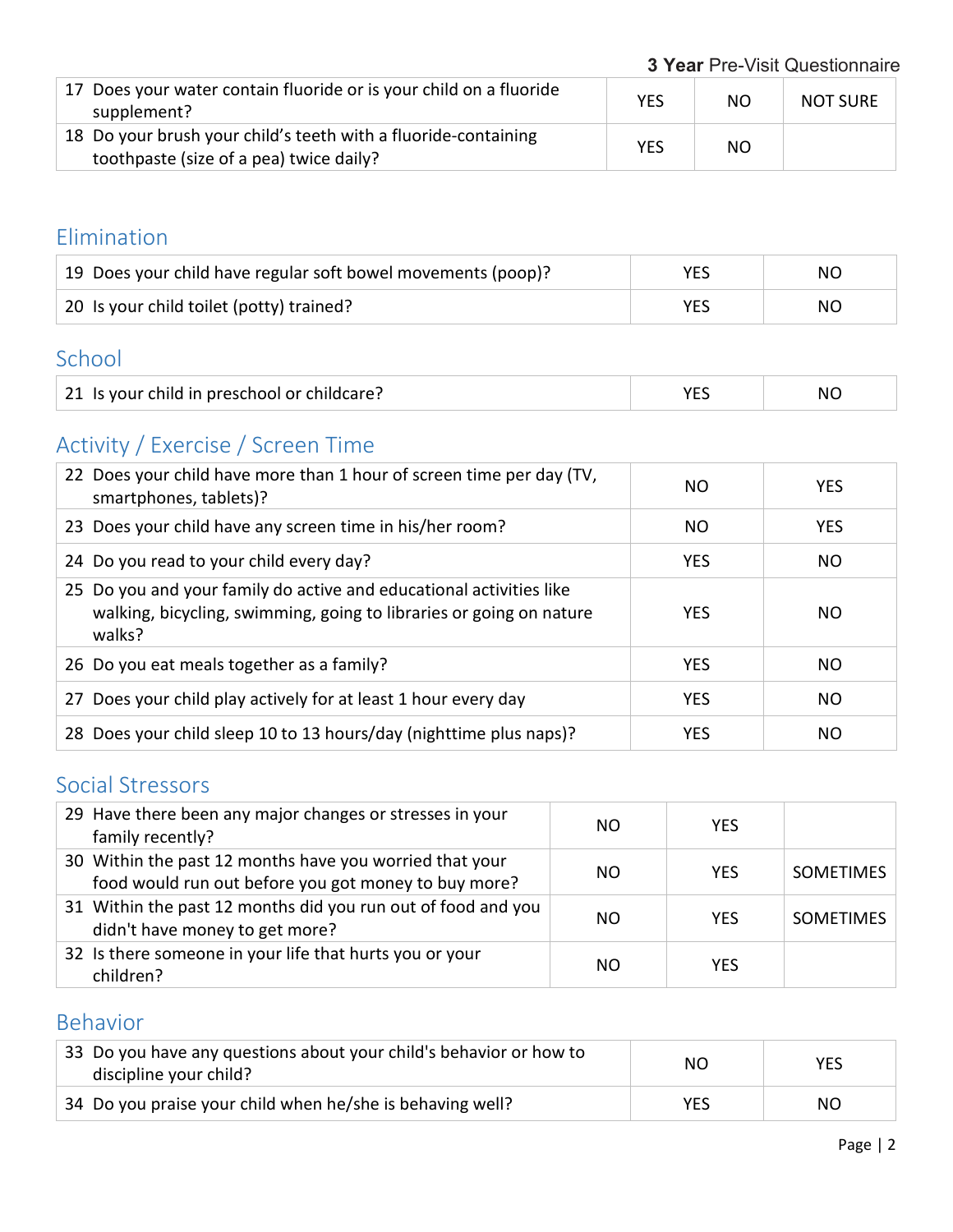| 35 Do you give your child choices? |  | NC. |
|------------------------------------|--|-----|
|------------------------------------|--|-----|

## Development

| 36 Does your child put 2 or 3 sentences together?                                        | <b>YES</b> | NO             |
|------------------------------------------------------------------------------------------|------------|----------------|
| 37 Can people usually understand what your child is saying, even non-<br>family members? | <b>YES</b> | N <sub>O</sub> |
| 38 Can your child count to 5 or more?                                                    | <b>YES</b> | NO.            |
| 39 Does your child know 2 or more colors?                                                | <b>YES</b> | NO.            |
| 40 Does your child pretend play, like using a telephone or playing<br>house?             | <b>YES</b> | NO.            |
| 41 Can your child draw a person with at least two body parts?                            | <b>YES</b> | NO             |
| 42 Does your child walk up and down stairs alternating feet? (one foot<br>on each step)  | <b>YES</b> | N <sub>O</sub> |
| 43 Does your child feed himself/herself well using a fork and spoon?                     | <b>YES</b> | N <sub>O</sub> |
| 44 Can your child dress or undress with only a little help?                              | <b>YES</b> | NO.            |
| 45 Can your child throw a ball overhand?                                                 | <b>YES</b> | N <sub>O</sub> |
| 46 Can your child balance on one foot?                                                   | <b>YES</b> | N <sub>O</sub> |
| 47 Is your child toilet (potty) trained during the day?                                  | <b>YES</b> | N <sub>O</sub> |
| 48 Can your child name a friend?                                                         | <b>YES</b> | <b>NO</b>      |

## Safety

| 49 Do you watch your child when he/she plays outside?                                     | <b>YES</b> | <b>NO</b>  |               |
|-------------------------------------------------------------------------------------------|------------|------------|---------------|
| 50 Do you keep your child away from cars, trucks, lawn<br>mowers, driveways, and streets? | <b>YES</b> | NO.        |               |
| 51 Does your child wear a helmet when riding a scooter,<br>tricycle, or bicycle?          | YES.       | NO.        |               |
| 52 Does anyone smoke or vape around your child?                                           | NO         | <b>YES</b> |               |
| 53 Is there a gun in the home?                                                            | NO.        | <b>YES</b> |               |
| a. If yes, is it locked in a safe with the ammunition stored<br>separately?               | <b>YES</b> | NO.        | DOESN'T APPLY |
| 54 Does your child ride in a forward-facing safety seat, in the<br>back seat?             | <b>YES</b> | <b>NO</b>  |               |
| 55 Do you put sunscreen on your child when outside for a<br>long time?                    | <b>YES</b> | NO.        |               |
| 56 Do you have the number for Poison Control?                                             | <b>YES</b> | NO.        |               |
| 57 Is there a swimming pool, pond or lake near your home?                                 | NO         | <b>YES</b> |               |